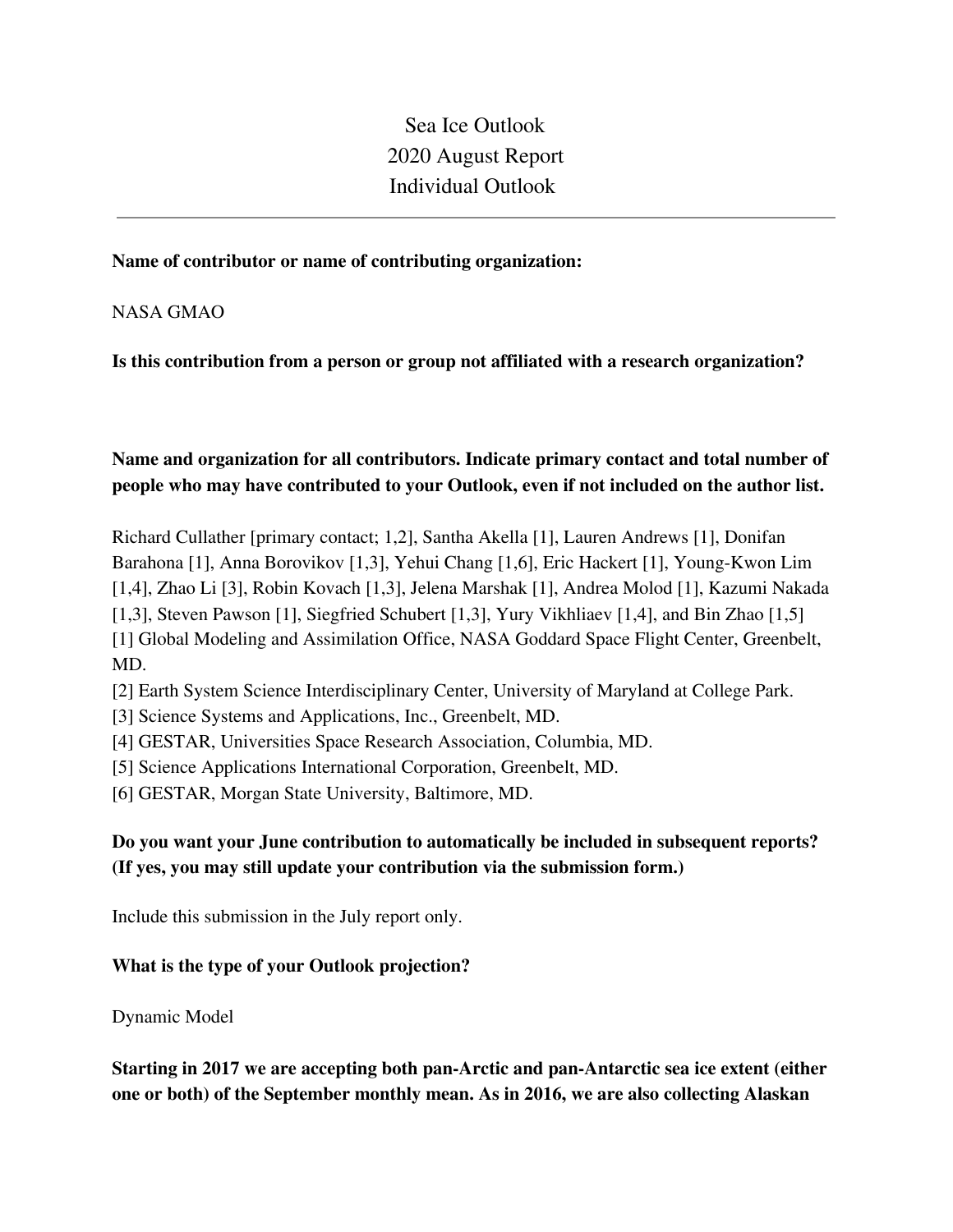**regional sea ice extent. To be consistent with the validating sea ice extent index from NSIDC, if possible, please first compute the average sea ice concentration for the month and then compute the extent as the sum of cell areas > 15%.**

**a) Pan-Arctic September extent prediction in million square kilometers.**

4.87

**b) same as in (a) but for pan-Antarctic. If your method differs substantially from that for the Arctic, please enter it as a separate submission.**

**c) same as in (b) but for the Alaskan region. Please also tell us maximum possible extent if every ocean cell in your region were ice covered.**

0.98

**"Executive summary" of your Outlook contribution (using 300 words or less) describe how and why your contribution was formulated. To the extent possible, use non-technical language.**

An experiment of the GMAO seasonal forecasting system using CryoSat-2 derived ice thickness predicts a September average Arctic ice extent of  $4.87 - 44$  0.28 million km2. The experiment tests the application of ice thickness data in a near-real time setting for the seasonal forecast system. The forecast suggests an enhanced ice cover for 2020 as compared to the previous year.

### **Brief explanation of Outlook method (using 300 words or less).**

The forecast uses a prototype the GEOS\_S2S version 3 coupled system that was modified for this forecast. The model has an approximate grid spacing of  $\pm\frac{1}{4}$   $\pm\frac{1}{4}$   $\pm\frac{1}{4}$   $\pm\frac{1}{4}$   $\pm\frac{1}{4}$   $\pm\frac{1}{4}$   $\pm\frac{1}{4}$   $\pm\frac{1}{4}$   $\pm\frac{1}{4}$   $\pm\frac{1}{4}$   $\pm\frac{1}{4}$   $\pm\frac{1}{4}$   $\pm\frac{1}{4}$   $\pm\frac$ and  $\pm \frac{1}{4}$ ,  $\pm \frac{1}{4}$   $\sqrt{6}$  f  $\hat{e}$  f in the ocean. The ocean data assimilation system is driven by a near real-time atmospheric analysis that is similar to MERRA-2, and uses the Local Ensemble Transform Kalman Filter (LETKF) for assimilation of available observations and along-track ocean altimetry.

A branch of the ODAS system was integrated that included nudging to CryoSat-2 sea ice thickness fields over the available time period until 2-Apr. The ensemble used a staggered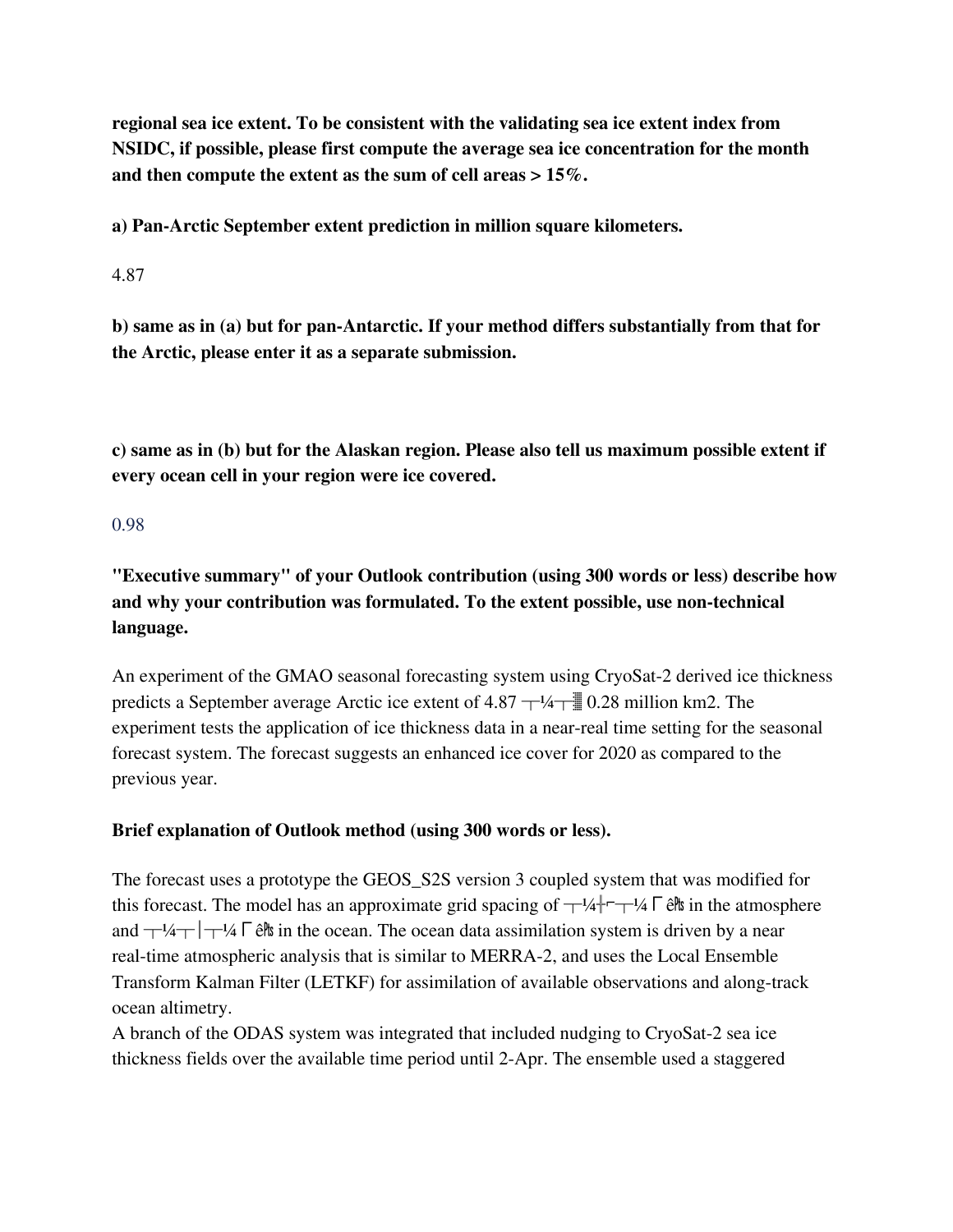initialization of every fifth day beginning 01-May for a total of 7 ensemble members.

#### **Tell us the dataset used for your initial Sea Ice Concentration (SIC).**

The concentration was initialized with the MERRA-2 sea ice field, which is taken from the OSI SAF product OSI-401-b that is paired with the OSTIA real-time SST analysis.

## **Tell us the dataset used for your initial Sea Ice Thickness (SIT) used. Include name and date.**

From 1-December 2019 until 2-April 2020, the GMAO Ocean Data Assimilation System (ODAS) had ingested sea ice thickness fields from the CryoSat-2 Level-4 Sea Ice Elevation, Freeboard, and Thickness, Version 1 (doi:10.5067/96JO0KIFDAS8). After that time, the ODAS continued to integrate up to the start point of the forecasts.

# **If you use a dynamic model, please specify the name of the model as a whole and each component including version numbers and how the component is initialized:**

[DynamicModelType]

**If available from your method. a) Uncertainty/probability estimates:**

### **Median**

Pan-Arctic, 4.81 ; Alaskan region, 1.02

### **Ranges**

Pan-Arctic, 4.45 to 5.31 ; Alaskan region, 0.68 to 1.28

### **Standard Deviations**

Pan-Arctic, 0.28 ; Alaskan region, 0.20

### **b) Brief explanation/assessment of basis for the uncertainty estimate (1-2 sentences).**

The given uncertainty is the standard deviation of the 7 member ensemble.